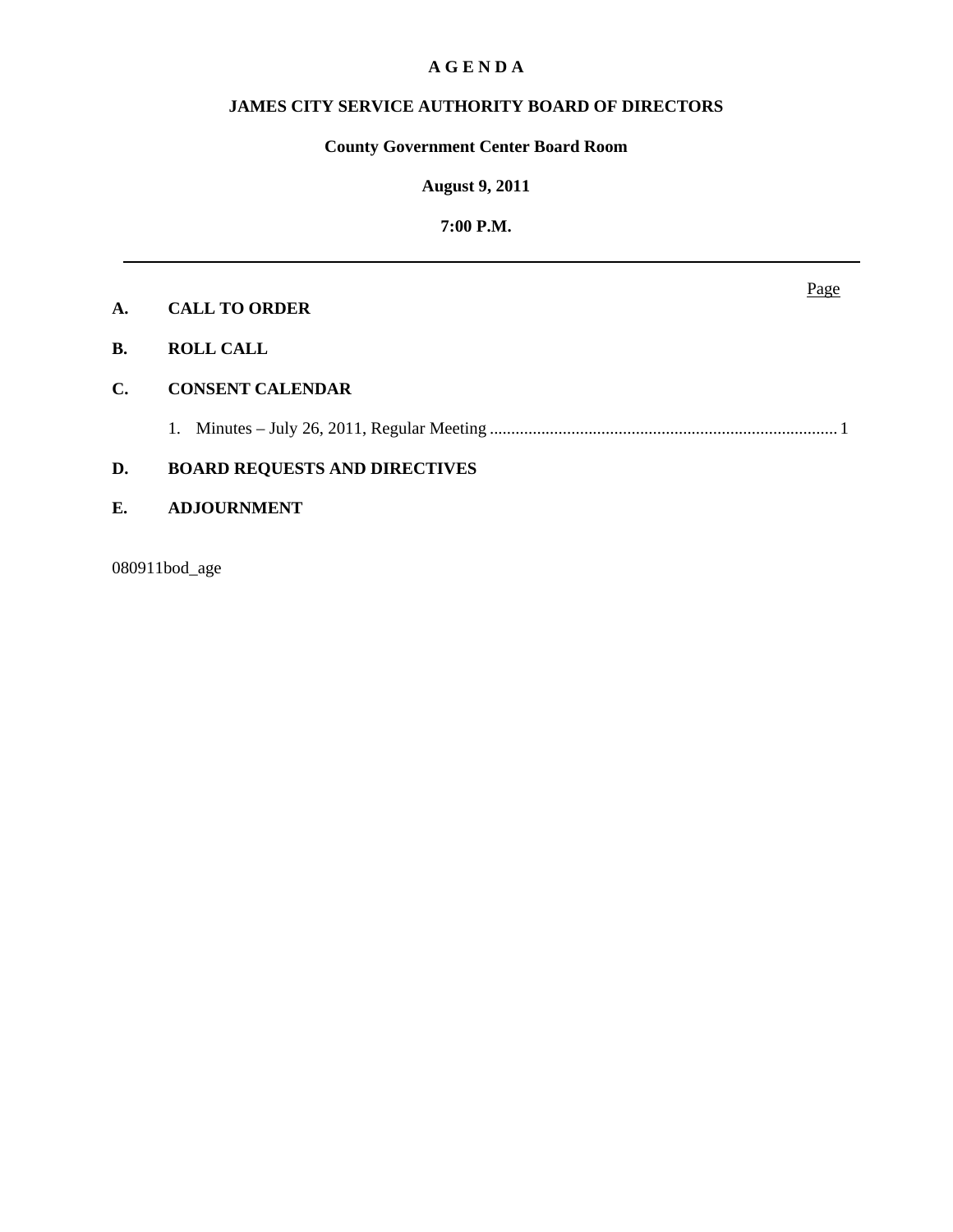### AGENDA ITEM NO. C-1

# AT A REGULAR MEETING OF THE BOARD OF DIRECTORS OF THE JAMES CITY SERVICE AUTHORITY, JAMES CITY COUNTY, VIRGINIA, HELD ON THE 26TH DAY OF JULY 2011, AT 7:48 P.M. IN THE COUNTY GOVERNMENT CENTERBOARD ROOM, 101 MOUNTS BAY ROAD,

# JAMES CITY COUNTY, VIRGINIA.

## A. CALL TO ORDER

#### **B.** ROLL CALL

James G. Kennedy, Chairman James O. Icenhour, Jr., Vice Chairman Mary K. Jones Bruce C. Goodson John J. McGlennon

Robert C. Middaugh, Secretary Leo P. Rogers, County Attorney Larry M. Foster, General Manager

## C. CONSENT CALENDAR

- 1. Minutes June 28, 2011, Regular Meeting
- 2. Formal Acceptance of Water and Sewer Systems FY 2011

Mr. McGlennon made a motion to approve the Consent Calendar.

On a roll call vote, the vote was: AYE: Goodson, McGlennon, Icenhour, Jones, Kennedy (5). NAY:

(0).

# RESOLUTION

## FORMAL ACCEPTANCE OF WATER AND SEWER SYSTEMS - FY 2011

- WHEREAS, certain water and sewer infrastructures have been constructed by developers and dedicated to the James City Service Authority (JCSA); and
- WHEREAS, these water and sewer infrastructures have been constructed in accordance with technical requirements of the JCSA.
- NOW, THEREFORE, BE IT RESOLVED that the Board of Directors of the James City Service Authority, James City County, Virginia, does hereby formally accept the dedication ofthe water and sewer systems listed below, as of June 30, 2011.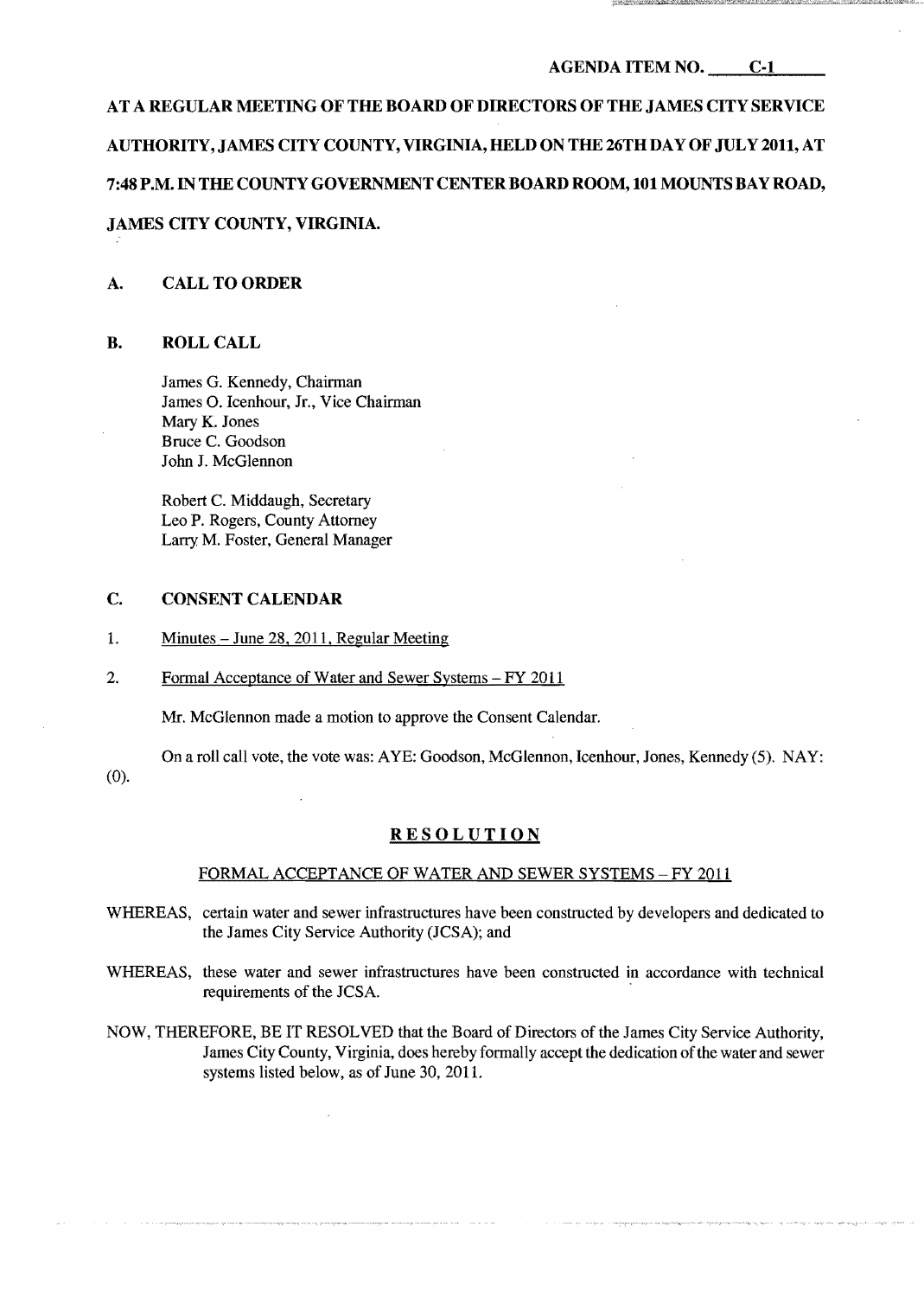#### **Water Dedications**

| Development                        | Value      |
|------------------------------------|------------|
| <b>Beck Investment Subdivision</b> | S<br>2,850 |
| Freedom Park Water Main            | 251,200    |
| Gilley Subdivision                 | 1,900      |
| Monticello Woods – Section 2B      | 156,800    |
| New Town – Block 11 Residential    | 107,100    |
| New Town - Block 2                 | 76,850     |
| New Town - Pecan Square            | 49,390     |
| New Town – Section 4, Phase 2      | 99,380     |
| The Station at Norge - Apartments  | 10,100     |
|                                    |            |

Total:

\$755,570

#### Sewer Dedications

| Development                           |        | Value       |
|---------------------------------------|--------|-------------|
| <b>Beck Investment Subdivision</b>    |        | \$<br>2,940 |
| Gilley Subdivision                    |        | 21,900      |
| Kingsmill – Rivers Edge – Section $3$ |        | 38,640      |
| Kingsmill – Rivers Edge – Section 4   |        | 44,205      |
| Kingsmill – Spencers Grant, Phase 1   |        | 271,570     |
| Monticello Woods – Section 2B         |        | 243,765     |
| New Town – Block 11 Residential       |        | 113,165     |
| New Town $-$ Block 2                  |        | 106,340     |
| $New Town - Pecan Square$             |        | 33,275      |
| New Town – Section 4, Phase 2         |        | 92,815      |
| The Station at Norge - Apartments     |        | 31,875      |
|                                       | Total: | \$1.000.490 |

Total:

### **D. BOARD REQUESTS AND DIRECTIVES**

Mr. Kennedy discussed an article from the Virginia Gazette in reference to Indigo Dam Road.

Mr. Foster commented that the article written by the Virginia Gazette stated that there was a sewer line break, but actually it was a waterline break. James City Service Authority (JCSA) assisted in cleaning up the damage sustained by the homeowners.

Mr. Kennedy asked if homeowners insurance took care of the damage.

Mr. Foster stated that he was not sure if the homeowners insurance covered the damages or not.

Mr. Kennedy commented that he would like for the homeowners to be compensated.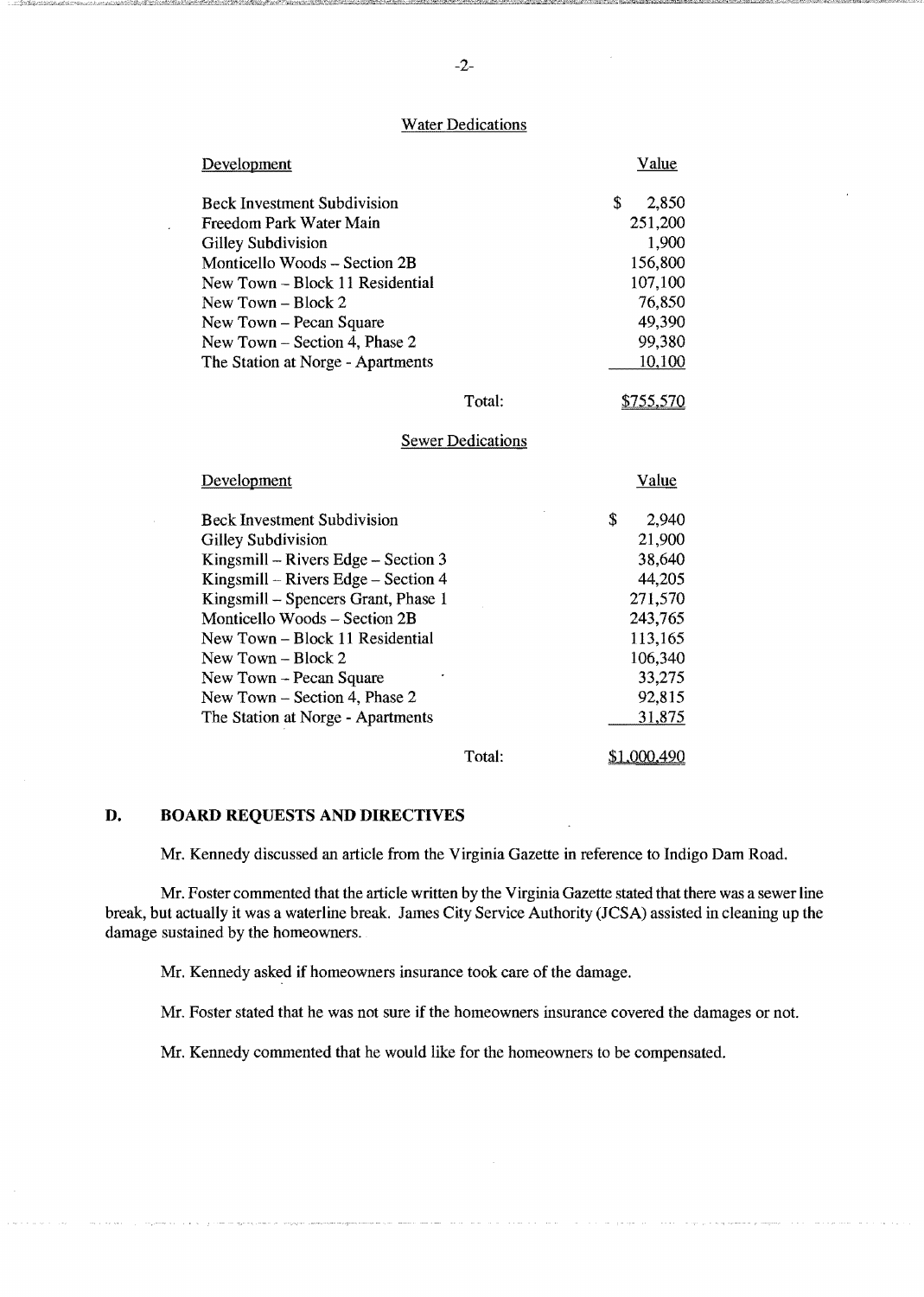Mr. Rogers commented that he would like to speak with the Board at a later time and that the County may be able to compensate them, but this issue would have to be reviewed.

Mr. McGlennon asked Mr. Foster about the water usage.

Mr. Foster stated that Sunday was a high usage day but Monday the demand was low.

## E. ADJOURNMENT

Mr. McGlennon made the motion to adjourn at 7:52 p.m.

On a roll call vote, the vote was: AYE: Goodson, McGlennon, Icenhour, Jones, Kennedy (5). NAY:

(0).

At 7:53 p.m. Mr. Kennedy adjourned the Board of Directors.

Stap Robert C. Middaugh<br>Secretary to the Board

072611bod\_min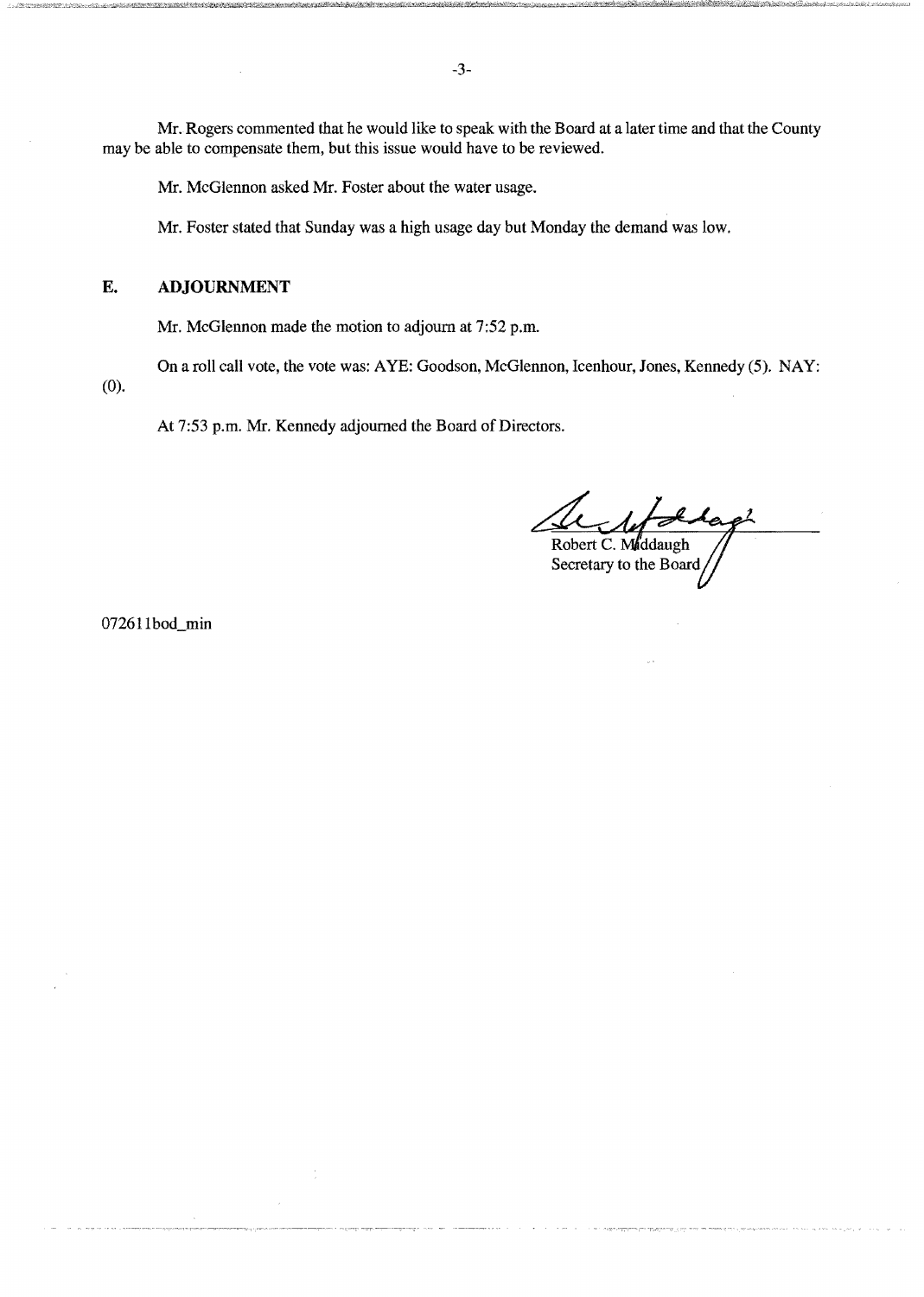# **AT A REGULAR MEETING OF THE BOARD OF DIRECTORS OF THE JAMES CITY SERVICE AUTHORITY, JAMES CITY COUNTY, VIRGINIA, HELD ON THE 26TH DAY OF JULY 2011, AT 7:48 P.M. IN THE COUNTY GOVERNMENT CENTER BOARD ROOM, 101 MOUNTS BAY ROAD, JAMES CITY COUNTY, VIRGINIA.**

# **A. CALL TO ORDER**

# **B. ROLL CALL**

James G. Kennedy, Chairman James O. Icenhour, Jr., Vice Chairman Mary K. Jones Bruce C. Goodson John J. McGlennon

Robert C. Middaugh, Secretary Leo P. Rogers, County Attorney Larry M. Foster, General Manager

#### **C. CONSENT CALENDAR**

- 1. Minutes June 28, 2011, Regular Meeting
- 2. Formal Acceptance of Water and Sewer Systems FY 2011

Mr. McGlennon made a motion to approve the Consent Calendar.

On a roll call vote, the vote was: AYE: Goodson, McGlennon, Icenhour, Jones, Kennedy (5). NAY:

(0).

# **R E S O L U T I O N**

## FORMAL ACCEPTANCE OF WATER AND SEWER SYSTEMS – FY 2011

- WHEREAS, certain water and sewer infrastructures have been constructed by developers and dedicated to the James City Service Authority (JCSA); and
- WHEREAS, these water and sewer infrastructures have been constructed in accordance with technical requirements of the JCSA.
- NOW, THEREFORE, BE IT RESOLVED that the Board of Directors of the James City Service Authority, James City County, Virginia, does hereby formally accept the dedication of the water and sewer systems listed below, as of June 30, 2011.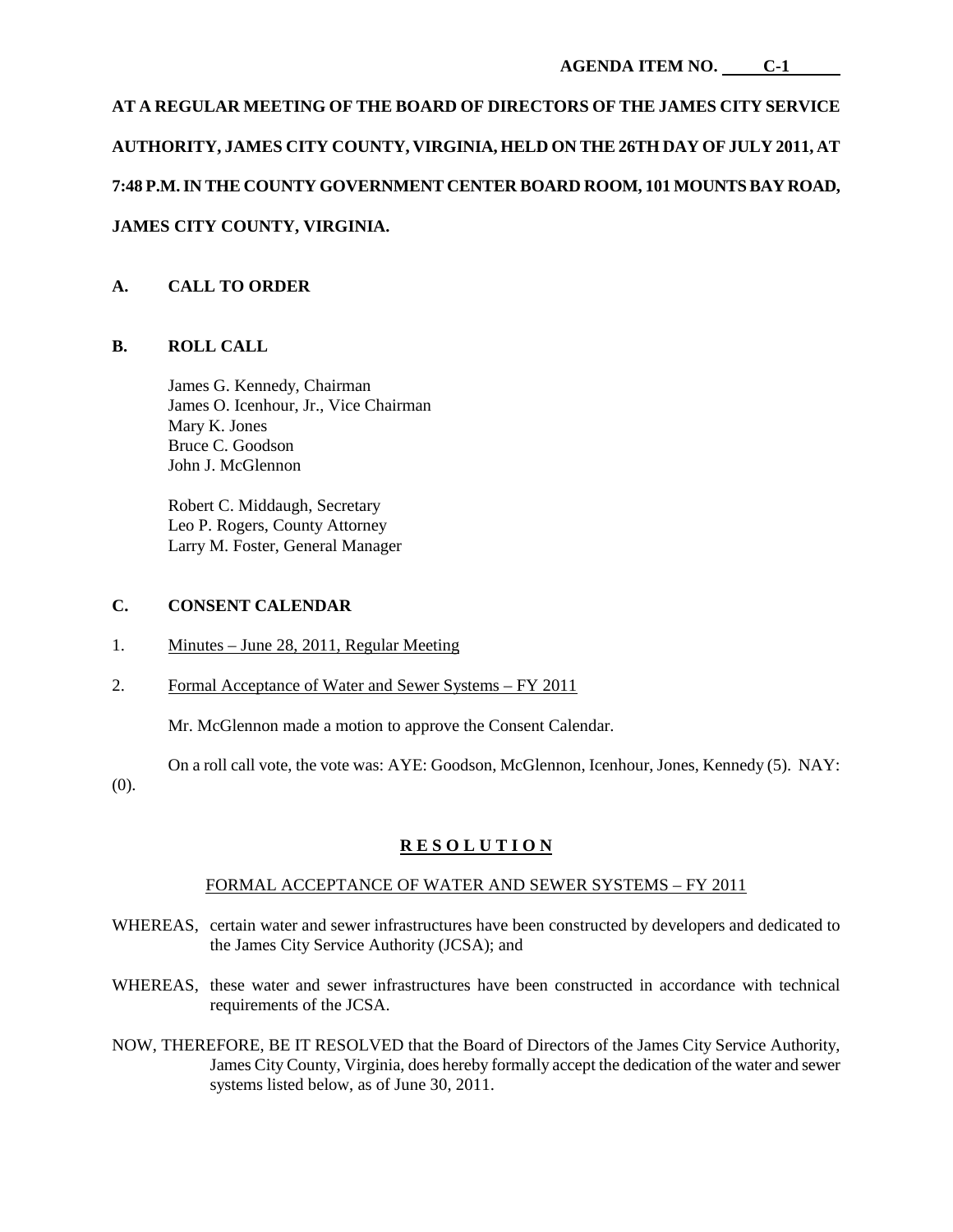#### **Water Dedications**

| Development                         | Value       |
|-------------------------------------|-------------|
| <b>Beck Investment Subdivision</b>  | \$<br>2,850 |
| Freedom Park Water Main             | 251,200     |
| Gilley Subdivision                  | 1,900       |
| Monticello Woods – Section 2B       | 156,800     |
| New Town – Block 11 Residential     | 107,100     |
| New Town $-$ Block 2                | 76,850      |
| New Town - Pecan Square             | 49,390      |
| New Town - Section 4, Phase 2       | 99,380      |
| The Station at Norge - Apartments   | 10,100      |
| Total:                              | \$755,570   |
| <b>Sewer Dedications</b>            |             |
| Development                         | Value       |
|                                     |             |
| <b>Beck Investment Subdivision</b>  | \$<br>2,940 |
| Gilley Subdivision                  | 21,900      |
| Kingsmill – Rivers Edge – Section 3 | 38,640      |
| Kingsmill - Rivers Edge - Section 4 | 44,205      |
| Kingsmill – Spencers Grant, Phase 1 | 271,570     |
| Monticello Woods - Section 2B       | 243,765     |
| New Town - Block 11 Residential     | 113,165     |
| New Town - Block 2                  | 106,340     |
| New Town – Pecan Square             | 33,275      |
| New Town – Section 4, Phase 2       | 92,815      |
| The Station at Norge - Apartments   | 31,875      |

# **D. BOARD REQUESTS AND DIRECTIVES**

Mr. Kennedy discussed an article from the Virginia Gazette in reference to Indigo Dam Road.

Mr. Foster commented that the article written by the Virginia Gazette stated that there was a sewer line break, but actually it was a waterline break. James City Service Authority (JCSA) assisted in cleaning up the damage sustained by the homeowners.

Mr. Kennedy asked if homeowners insurance took care of the damage.

Mr. Foster stated that he was not sure if the homeowners insurance covered the damages or not.

Mr. Kennedy commented that he would like for the homeowners to be compensated.